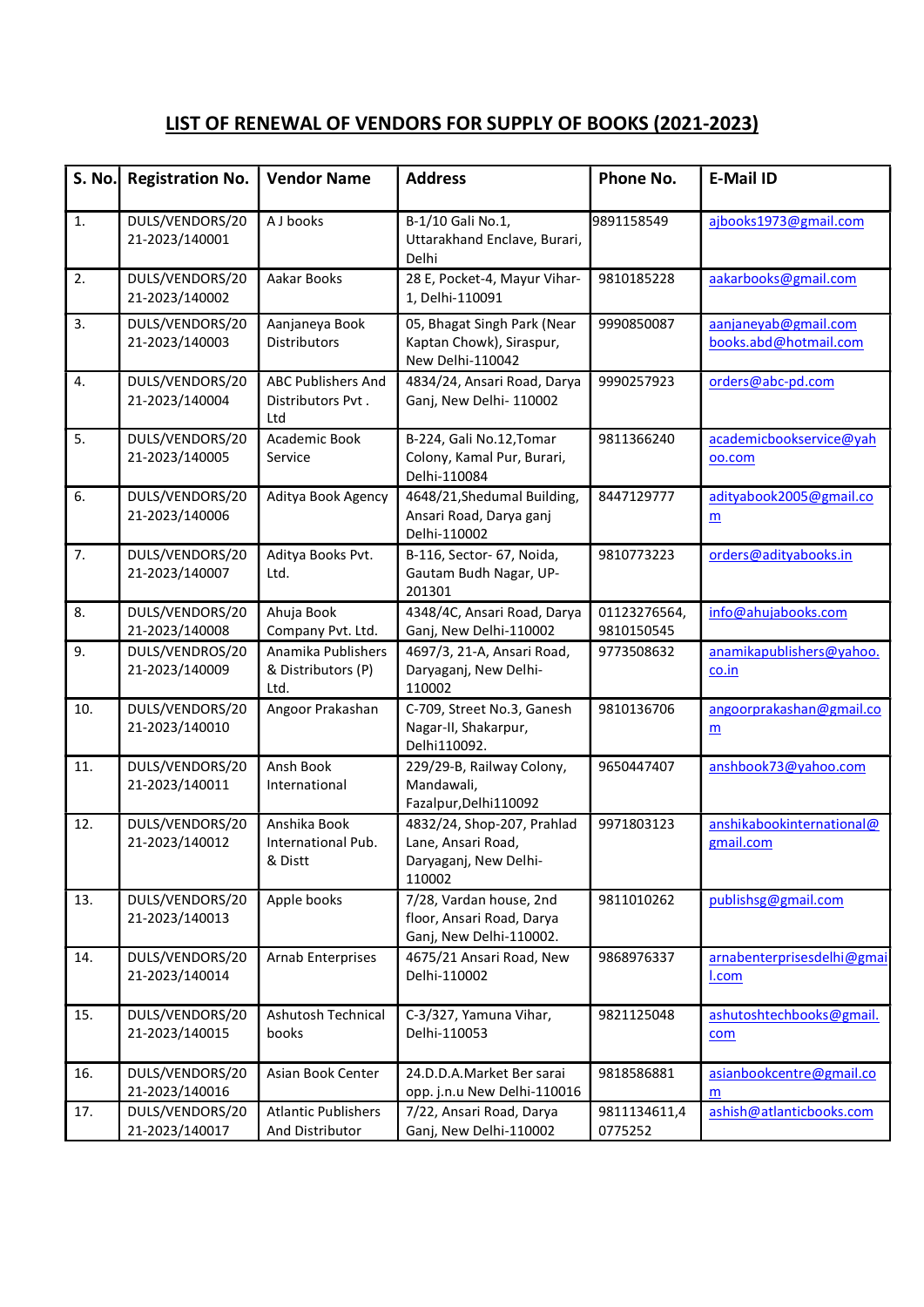| 18. | DULS/VENDORS/20<br>21-2023/140018 | <b>Better Book Service</b>              | B-65, A-Indira Gandhi Marg,<br>East Vinod Nagar,<br>Delhi110091           | 9350002800                | betterbookservices@gmail.<br>com               |
|-----|-----------------------------------|-----------------------------------------|---------------------------------------------------------------------------|---------------------------|------------------------------------------------|
| 19. | DULS/VENDORS/20<br>21-2023/140019 | <b>Bharat Scientific</b><br>Syndicate   | B6/6, Sector-18, Rohini,<br>New Delhi - 110089                            | 9810215495                | Bharat s syn@rediffmail.c<br>om                |
| 20. | DULS/VENDORS/20<br>21-2023/140020 | Bharatiya Sahitya<br>Bhavana            | 4382/4B, Ansari Road, Darya<br>Ganj, New Delhi- 110002                    | 7533001061                | bsb7779@gmail.com                              |
| 21. | DULS/VENDORS/20<br>21-2023/140021 | <b>Book Age</b><br>Distributors         | I-151, Garhwali Mohalla,<br>Laxmi Nagar, Delhi 110092                     | 9811140390                | bookage nks@yahoo.com                          |
| 22. | DULS/VENDORS/20<br>21-2023/140022 | <b>Books and Books</b><br>Unlimited     | A-6/324-B, DDA Flats,<br>Pashchim Vihar, New<br>Delhi110063               | 9643101207                | booksandbooksunlimited@<br>gmail.com           |
| 23. | DULS/VENDORS/20<br>21-2023/140023 | Bookwell                                | 3/79, Nirankari Colony,<br>Delhi - 110009                                 | 9810043240                | bookwelldelhi@gmail.com                        |
| 24. | DULS/VENDORS/20<br>21-2023/140024 | Bookwell<br>Publication                 | 24/4800, Ansari Road, Darya<br>Ganj, New Delhi-110002                     | 9810816555                | bookwellpub@gmail.com                          |
| 25. | DULS/VENDORS/20<br>21-2023/140025 | <b>Bright Book Service</b>              | A-4, Street No.1, SBS colony<br>West Karawal Nagar, Delhi-<br>110094      | 9818245758                | brightbook24@yahoo.in                          |
| 26. | DULS/VENDORS/20<br>21-2023/140026 | Brijwasi Book<br>Distributors           | H-87, gali No.4, Lalita Park,<br>Laxmi, Nagar, Delhi-110092               | 9811122902                | brijwasibooks@gmail.com                        |
| 27. | DULS/VENDORS/20<br>21-2023/140027 | <b>Buzz Publisher India</b>             | A-37,38, Ground Floor, St.<br>No. 1, Laxmi Nagar, Delhi                   | 9811466572                | buzzpublisher@gmail.com                        |
| 28. | DULS/VENDORS/20<br>21-2023/140028 | Capital Book<br>Agency                  | D-21/B, East Vinod, Nagar I.<br>P.Extn, Delhi-110091                      | 9313801198                | capitalbooks@rediffmail.co<br>m                |
| 29. | DULS/VENDORS/20<br>21-2023/140029 | Capital Books Pvt<br>Ltd                | 7/28 Mahavir Street, Ansari<br>Road, Darya ganj, New<br>Delhi110002       | 9818232531                | capitalb@capital publishin<br>g.com            |
| 30. | DULS/VENDORS/20<br>21-2023/140030 | <b>Channel Publication</b>              | Plot No.-45, Sector29,<br>Faridabad, Haryana-121008                       | 9810203354                | channelpub@gmail.com                           |
| 31. | DULS/VENDORS/20<br>21-2023/140031 | <b>Classic Book Service</b>             | C-255, New Ashok Nagar,<br>near Rajdhani Medical<br>Centre, Delhi-110096  | 9711549865                | classicbooks@rediffmail.co<br>m                |
| 32. | DULS/VENDORS/20<br>21-2023/140032 | Computer Craft<br>Publications          | D-1/24. Phase 5. Om Vihar.<br>Uttam Nagar, New Delhi-<br>110059           | 9868803350,<br>9711410696 | <b>Computercraftpublications</b><br>@gmail.com |
| 33. | DULS/VENDORS/20<br>21-2023/140033 | <b>DSR</b><br>Publisher<br>Distributors | CPA Block, House No-123,<br>New Seelampur, Delhi<br>110053                | 8800853253                | dsrpd2012@gmail.com                            |
| 34. | DULS/VENDORS/20<br>21-2023/140034 | Deepika Book<br>Agency                  | C-21, Rana Park, Siraspur,<br>Delhi110042                                 | 9868912140,<br>9312675605 | deepikabook@yahoo.in                           |
| 35. | DULS/VENDORS/20<br>21-2023/140035 | Dhanraj Book<br>House                   | 528, Block C, DivyaJyoti<br>Apartments, Sector 19, Rohini<br>,Delhi110085 | 9873433440,7<br>428952781 | kavyavidhi1@gmail.com                          |
| 36. | DULS/VENDORS/20<br>21-2023/140036 | Eastern Book<br>Linkers                 | 5825, New Chandrawal,<br>Jawhar Nagar, Delhi 110007                       | 9811232913                | Eblinfo76@gmail.com                            |
| 37. | DULS/VENDORS/20<br>21-2023/140037 | Eastern Media                           | 4414/7, Ansari Road, Darya<br>Ganj New Delhi-110002                       | 9555912040                | mail2easternmedia@gmail.<br>com                |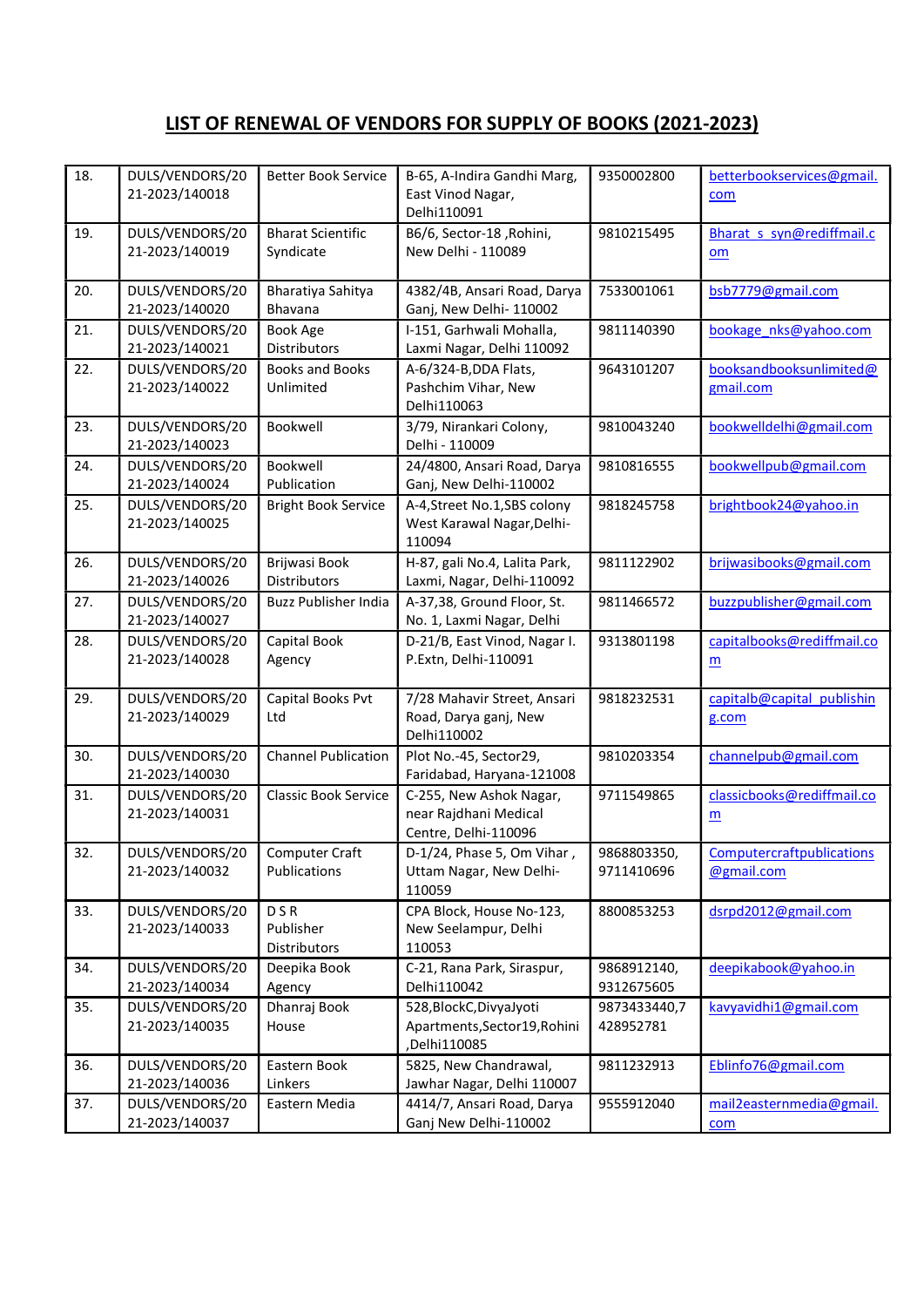| 38. | DULS/VENDORS/20<br>21-2023/140038 | <b>Educational Book</b><br>Agency (India) | 5-D, Kamla Nagar, Delhi-<br>110007                                                   | 9811672690                | ebaindia@gmail.com                     |
|-----|-----------------------------------|-------------------------------------------|--------------------------------------------------------------------------------------|---------------------------|----------------------------------------|
| 39. | DULS/VENDORS/20<br>21-2023/140039 | <b>Efficient Book</b><br>Distributors     | Shop no.21, CSC, D2, Vasant<br>Kunj, Delhi-110070                                    | 8368816494                | efficient@efficientbooks.co<br>.in     |
| 40. | DULS/VENDORS/20<br>21-2023/140040 | <b>Elite Publishers</b><br>Distributors   | Shop No.13, DDA Shopping<br>Complex, Ber Sarai(Opp.JNU<br>old Campus), New Delhi -16 | 9315397424,9<br>899230969 | elite@elitepublishers.co.in            |
| 41. | DULS/VENDORS/20<br>21-2023/140041 | <b>Excel Book</b><br>International        | G-16, Prithvi Raj Lane (Near<br>Khan Market) New<br>Delhi110003                      | 9069968429                | excelbook@rediffmail.com               |
| 42. | DULS/VENDORS/20<br>21-2023/140042 | <b>Excel Media</b>                        | 4832/24, G-5, Govind lane,<br>Ansari Road, Daryaganj,<br>New Delhi-110002            | 8595440975                | excelmedia@excelmediabo<br>ok.in       |
| 43. | DULS/VENDORS/20<br>21-2023/140043 | Friends<br>Publications(India)            | 4787/23,101, Ansari Road<br>,Darya Ganj, New Delhi                                   | 9811197091                | friendspublicationsindia@g<br>mail.com |
| 44. | DULS/VENDORS/20<br>21-2023/140044 | Garima Publishers<br>and Distributors     | E-2/720,1st Floor, Street No,<br>10, 4th Pusta Sonia Vihar,<br>Delhi -110090         | 9953486062                | garimapublisher@gmail.co<br>m          |
| 45. | DULS/VENDORS/20<br>21-2023/140045 | <b>Global Book</b><br><b>Distributors</b> | C-4/20-A, Gali No-1, Sudama<br>Puri, Gamri Extn., Near<br>BhajanPura, Delhi110053    | 9555755286                | Global.book123@gmail.co<br>m           |
| 46. | DULS/VENDORS/20<br>21-2023/140046 | Goel Book<br>Distributors                 | 108,4855/24 Ansari Road,<br>Daryaganj, New Delhi-<br>110002                          | 9811010939                | rajpublications@yahoo.co.i<br>n        |
| 47. | DULS/VENDORS/20<br>21-2023/140047 | Govinda Book<br>House                     | 59 Gautam Apartments<br>Gulmohar Park Road, New<br>Delhi110049                       | 9810156183                | govindabookhouse@gmail.<br>com         |
| 48. | DULS/VENDORS/20<br>21-2023/140048 | Gunja Book Service                        | E-59, Gali No 3, West<br>Karawal Nagar, New Delhi<br>110094                          | 9013829442                | Sunildubey350@gmail.com                |
| 49. | DULS/VENDORS/20<br>21-2023/140049 | <b>H.K.</b><br>Prakashan                  | 16/16 (1st Floor), Geeta<br>Colony, Delhi 110031                                     | 9312271252                | manpreet1948@gmail.com                 |
| 50. | DULS/VENDORS/20<br>21-2023/140050 | Hans Prakashan                            | 27/16, Shakti Nagar, Delhi<br>110007                                                 | 7217610640,<br>9868561340 | Hansprakashans56@gmail.c<br>om         |
| 51. | DULS/VENDORS/20<br>21-2023/140051 | Hi Tech Book<br>Services                  | G-5, Ganpati Bhawan,<br>4675/21, Ansari Road, Darya<br>Gang, Delhi 110002            | 9811140844                | htbooks@yahoo.com                      |
| 52. | DULS/VENDORS/20<br>21-2023/140052 | Hindi Book Centre                         | 4/5 B, Asaf Ali Road, New<br>Delhi-110002                                            | 9810046283                | info@hindibook.com                     |
| 53. | DULS/VENDORS/20<br>21-2023/140053 | India Book Service                        | D-681, St. 18, D-Block,<br>Bhajanpura, Delhi-110053                                  | 8178159011                | indiabookservices@gmail.c<br>om        |
| 54. | DULS/VENDORS/20<br>21-2023/140054 | IndraprashtaBooks<br>and Periodicals      | 28-B Pocket A, M.I.G. Flats,<br>Ashok Vihar, Phase-<br>3, Delhi 52                   | 9013251387                | ibp 1970@yahoo.in                      |
| 55. | DULS/VENDORS/20<br>21-2023/140055 | Indu Book Services                        | 229/27, 1st, Gali No.-20,<br>Railway Colony, Fazalpur,<br>Delhi-110092               | 9873655211                | indubook@gmail.com                     |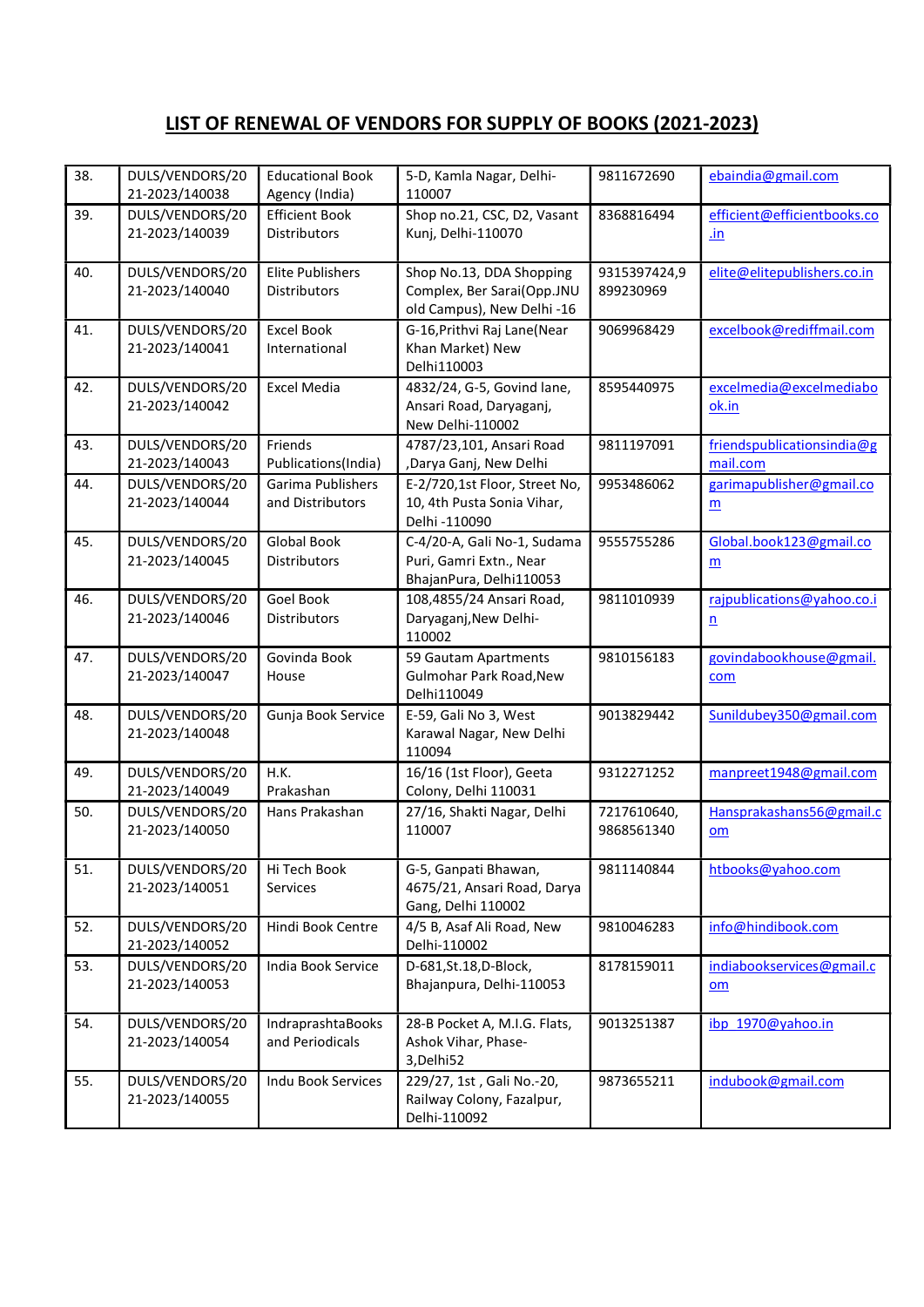| 56. | DULS/VENDORS/20<br>21-2023/140056 | Indu Prakashan                                          | 4754-57, G-8, Akarshan<br>Bhawan, 23, Ansari Road,<br>New Delhi-110002               | 9818884003                | Indu prakashan17@yahoo.i<br>$\underline{n}$    |
|-----|-----------------------------------|---------------------------------------------------------|--------------------------------------------------------------------------------------|---------------------------|------------------------------------------------|
| 57. | DULS/VENDORS/20<br>21-2023/140057 | <b>Inter Continental</b><br><b>Book Agency</b>          | 106, Inderjeet Singh<br>Palace, X-320, Delhi Gate,<br>New Delhi110002                | 9818143435                | books.iba@gmail.com                            |
| 58. | DULS/VENDORS/20<br>21-2023/140058 | International book<br>distributors                      | Flat no-, 17, prakash<br>Apartments, Ansari Road,<br>New Delhi - 110002              | 9811575857                | ibdnewdelhi@gmail.com                          |
| 59. | DULS/VENDORS/20<br>21-2023/140059 | Katyayani<br>Publishers and<br><b>Book Sellers</b>      | C-1/184, Gali No - 22,<br>Khujuri Khas, Delhi-110090                                 | 9871604500                | Katyayani.publisherbooksell<br>er@yahoo.in     |
| 60. | DULS/VENDORS/20<br>21-2023/140060 | Kaveri Book Service                                     | 4832/24, Ansari Road, Darya<br>Ganj, New Delhi-110002                                | 9811345396                | kaveribooks@gmail.com                          |
| 61. | DULS/VENDORS/20<br>21-2023/140061 | <b>Kilaso Books</b>                                     | 2/15, Ground Floor, Ansari<br>Road, Darya Ganj, New<br>Delhi 110002                  | 9910155848,9<br>810989988 | kilasobooks@gmail.com<br>sales@kilasobooks.com |
| 62. | DULS/VENDORS/20<br>21-2023/140062 | Kiran Book Service                                      | B-578, Street No.-8, Near<br>Shanti Palace, 1st Pusta,<br>Soniya vihar, Delhi-110094 | 9811966475                | kiranbooksservice@gmail.c<br>om                |
| 63. | DULS/VENDORS/20<br>21-2023/140063 | Knowledge<br>Warehouse                                  | 15A/2, East Patel Nagar,<br>New Delhi-08                                             | 9354431940                | knowledgewarehousebooks<br>@gmail.com          |
| 64. | DULS/VENDORS/20<br>21-2023/140064 | <b>Kwality Books</b>                                    | A-6/285-A, DDA flats<br>Paschim Vihar, New<br>Delhi110063                            | 9818326563                | kwalitybooks09@gmail.com                       |
| 65. | DULS/VENDORS/20<br>21-2023/140065 | Limpid books<br>service                                 | C-91, New Ashok Nagar,<br>Delhi-110096                                               | 9818473964                | limpidbook@rediffmail.com                      |
| 66. | DULS/VENDORS/20<br>21-2023/140066 | Mallika Books                                           | 348 Main Road, Sant Nagar<br>,Burari, New Delhi- 110084                              | 9873441773                | mallikabooks@yahoo.in                          |
| 67. | DULS/VENDORS/20<br>21-2023/140067 | Manohar<br><b>Publishers And</b><br><b>Distributors</b> | 4753/23, Ansari Road,<br>Daryaganj, New Delhi-<br>110002                             | 9810476622                | manoharbooks@gmail.com                         |
| 68. | DULS/VENDORS/20<br>21-2023/140068 | Meharchand<br>Lachhmandas<br>Publications               | 4225-A,1 Ansari Road,<br>Daryaganj, New Delhi-<br>110002                             | 23271568                  | mcldpublications@gmail.co<br>$\underline{m}$   |
| 69. | DULS/VENDORS/20<br>21-2023/140069 | Metropolitan Book<br>$Co.(P)$ Ltd.                      | 4273/3, Ansari Road,<br>Daryaganj, New Delhi-<br>110002                              | 9810327603                | metrobks@gmail.com                             |
| 70. | DULS/VENDORS/20<br>21-2023/140070 | Mishra Publisher &<br>Distributor                       | L-13, Aruna Nagar, Civil<br>Lines, Delhi110054                                       | 9811801273                | mishra pub@yahoo.in                            |
| 71. | DULS/VENDORS/20<br>21-2023/140071 | Monika Book<br>Distributors                             | Rajendra Mansion, 2nd<br>Floor, 19-A, Ansari Road<br>Darya Ganj, New<br>Delhi110002  | 9810562673                | monikabooks@yahoo.com                          |
| 72. | DULS/VENDORS/20<br>21-2023/140072 | N.R. Book<br><b>Distributors</b>                        | 1900, First Floor, Outram<br>Lines, Kingsway Camp, Delhi-<br>110009                  | 9810047770                | nrbooks1900@gmail.com<br>avtar1091@gmail.com   |
| 73. | DULS/VENDORS/20<br>21-2023/140073 | National Book<br>Center                                 | D-615/2, Ashok Nagar,<br>Shahdara, Delhi-110093                                      | 9871464082                | nbcdelhi93@gmail.com                           |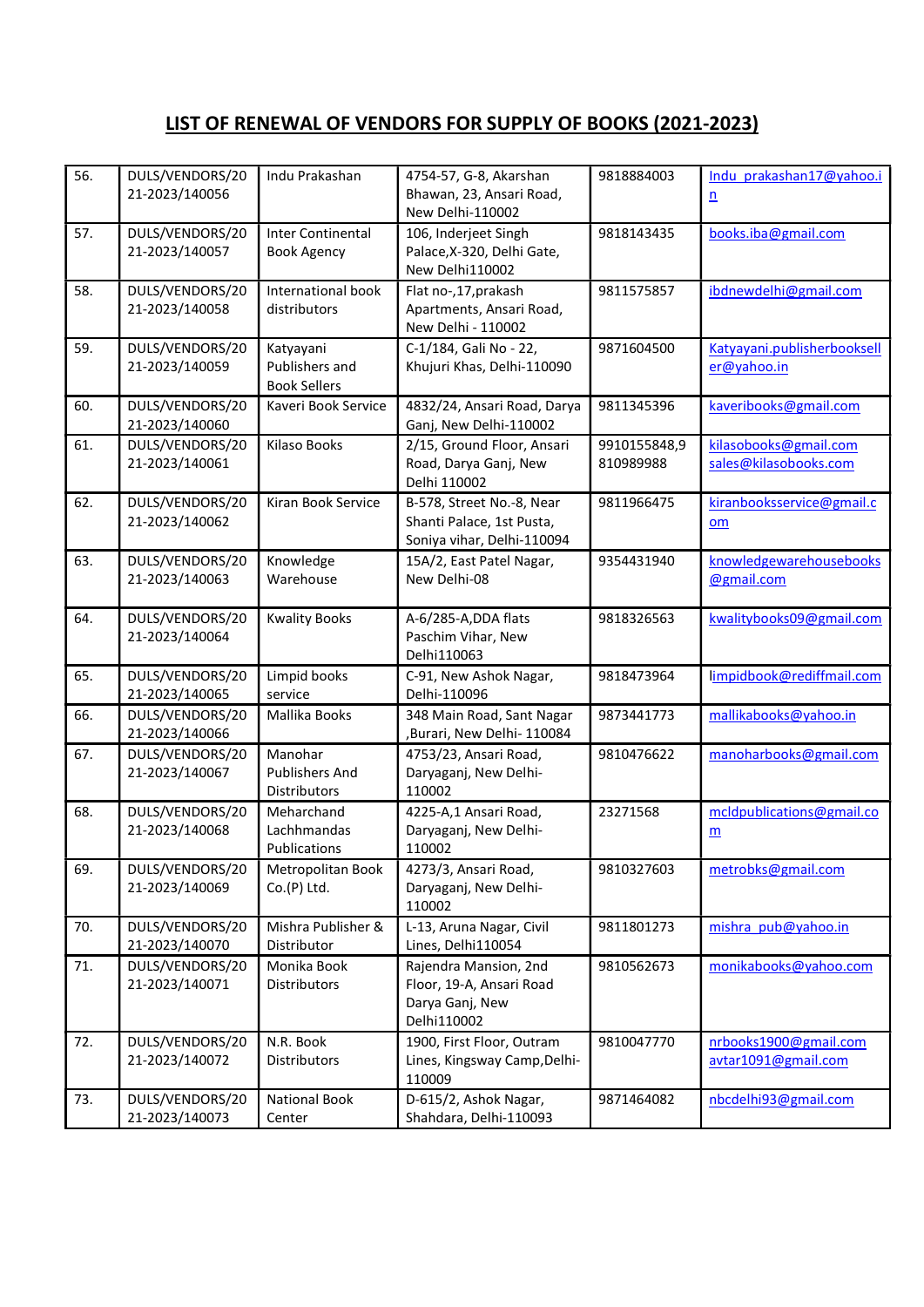| 74. | DULS/VENDORS/20<br>21-2023/140074 | Nayee Kitab<br>Prakashan                | 1/11829, Panchsheel<br>Garden, Naveen Shahdara,<br>Delhi-110032                              | 9811388579                         | nayeekitab@gmail.com                         |
|-----|-----------------------------------|-----------------------------------------|----------------------------------------------------------------------------------------------|------------------------------------|----------------------------------------------|
| 75. | DULS/VENDORS/20<br>21-2023/140075 | New India Book<br>Agency                | C-12/13, Khajuri Khas, Delhi-<br>110094                                                      | 9968876354                         | nibabooks@gmai.com                           |
| 76. | DULS/VENDORS/20<br>21-2023/140076 | <b>Overseas Press</b><br>India Pvt. Ltd | 2/4, Ansari Road, Daryaganj,<br>New Delhi-110002                                             | 9810012994                         | overseaspressi@gmail.com                     |
| 77. | DULS/VENDORS/20<br>21-2023/140077 | Pegasus Marketing<br>India              | C7/201, Dispensary Road,<br>Bhajan Pura, Delhi-110053                                        | 9313623171                         | pegasusmarketingindia@g<br>mail.com          |
| 78. | DULS/VENDORS/20<br>21-2023/140078 | Pinnacle Learning                       | 24.D.D.A.Shopping Complex,<br>Ber Sarai, New Delhi-110016                                    | 9811592500                         | pinnaclebooks1@gmail.co<br>$\underline{m}$   |
| 79. | DULS/VENDORS/20<br>21-2023/140079 | <b>Pragati Publications</b>             | 4382/4B, 1st Floor, Ansari<br>Road Draya ganj New Delhi-<br>110002                           | 8586811490                         | pragatipub123@gmail.com                      |
| 80. | DULS/VENDORS/20<br>21-2023/140080 | Pranami Book<br>Service                 | Pranami Book Service,<br>4393/4A, 1st floor, Ansari<br>Road, Darya Ganj, New<br>Delhi-110002 | 9810783712                         | pranamibooks@gmail.com                       |
| 81. | DULS/VENDORS/20<br>21-2023/140081 | Prestige Publishers                     | A-1B/96B, Krishna<br>Apartments, Paschim Vihar,<br>New Delhi110063                           | 9811047234                         | Prestigepublisher09@yaho<br>o.com            |
| 82. | DULS/VENDORS/20<br>21-2023/140082 | Puja Books                              | 302, Mahavir House,<br>4771/23, Bharat Ram Road,<br>Darya Ganj, New Delhi-<br>110002         | 9212716177                         | pujabooks@gmail.com                          |
| 83. | DULS/VENDORS/20<br>21-2023/140083 | R K Books                               | 4286/1, Ansari Road, Darya<br>Ganj, New Delhi-110002                                         | 8130867003                         | rkbooks2004@yahoo.in                         |
| 84. | DULS/VENDORS/20<br>21-2023/140084 | Rachna Book<br>Centre                   | A-761, Shastri Nagar, Delhi-<br>110052                                                       | 9899995861                         | sanjaykapoor1956@gmail.c<br>om               |
| 85. | DULS/VENDORS/20<br>21-2023/140085 | Radhika Books                           | B-637/7, Rajvir Colony,<br>Gharoli, New Delhi-110096                                         | 9990790224                         | radhikabooks2009@gmail.c<br>om               |
| 86. | DULS/VENDORS/20<br>21-2023/140086 | Raj Kiran Book<br>Agency                | Shop No.14/11, Kaushik<br>Enclave, Burari Extn., Delhi<br>110084                             | 9810109547                         | rajkiranbooks@yahoo.co.uk                    |
| 87. | DULS/VENDORS/20<br>21-2023/140087 | Rajeshwar Books<br>Pvt. Ltd.            | B-2/211, Safdarjung Enclave,<br>New Delhi110029                                              | 9810040841                         | rajeshwarbooks@gmail.co<br>$\underline{m}$   |
| 88. | DULS/VENDORS/20<br>21-2023/140088 | Rajkamal Prakashan<br>Pvt. Ltd.         | 1-B, Netaji Subhash Marg,<br>Darya Ganj , New Delhi-<br>110002                               | $011 -$<br>23288769,931<br>1196030 | info@rajkamalprakashan.co<br>$\underline{m}$ |
| 89. | DULS/VENDORS/20<br>21-2023/140089 | Research India<br>Press                 | E-6/34, 1st Floor, Sangam<br>Vihar, New Delhi -110080                                        | 9818085794                         | researchindiapress@gmail.c<br>om             |
| 90. | DULS/VENDORS/20<br>21-2023/140090 | Rupa Prakashan                          | B-578,1st Floor, Shop No.2,<br>Gali No8, 1st Pusta, Soniya<br>Vihar, Delhi                   | 9811966495                         | rupaprakasha2@gmail.com                      |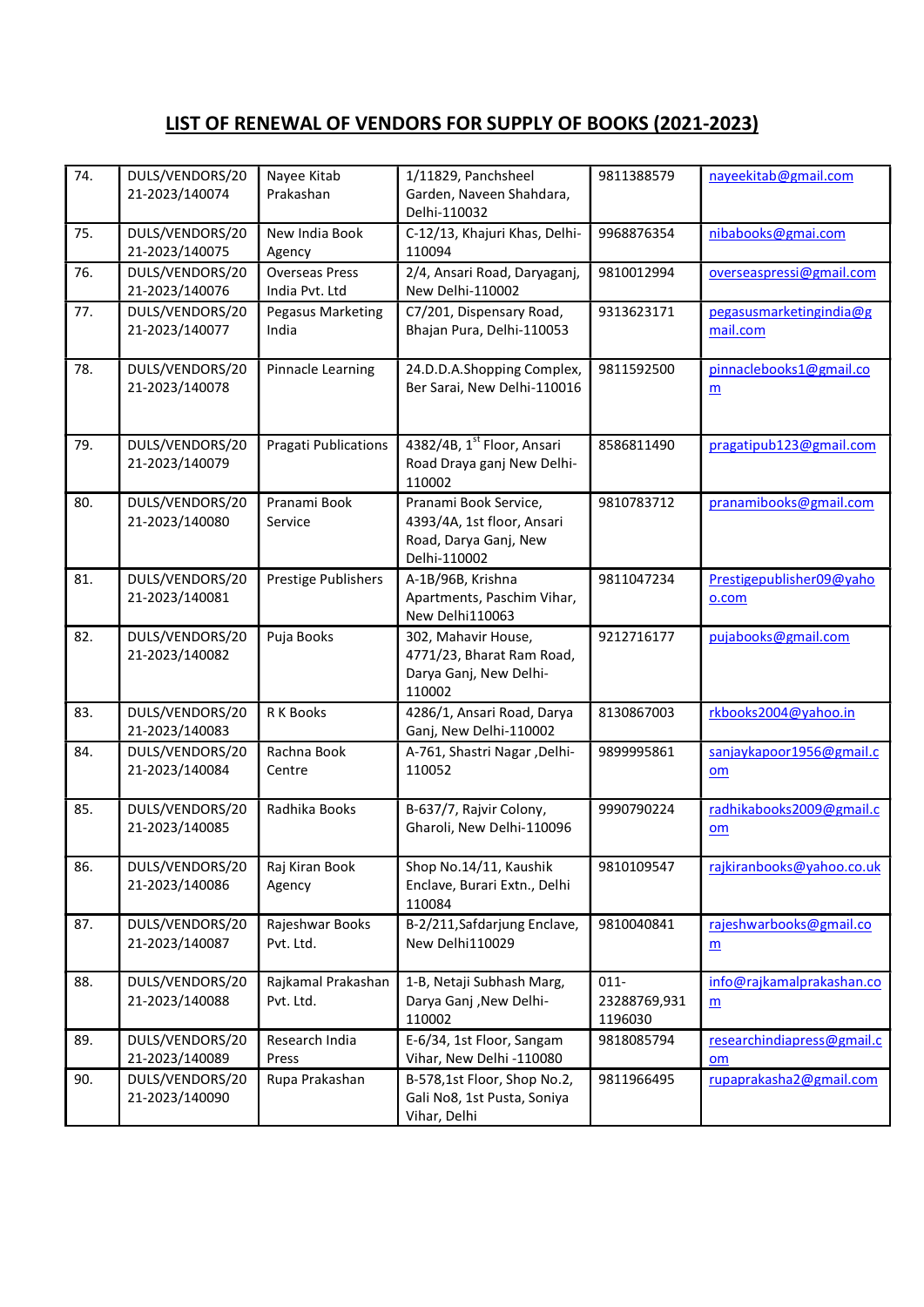| 91.  | DULS/VENDORS/20<br>21-2023/140091 | S K Books                                           | 4264/3, 1st Floor, Ansari<br>Road, Darya ganj, New<br>Delhi-110002                                                   | 9953068986                 | skbooks2009@gmail.com                                 |
|------|-----------------------------------|-----------------------------------------------------|----------------------------------------------------------------------------------------------------------------------|----------------------------|-------------------------------------------------------|
| 92.  | DULS/VENDORS/20<br>21-2023/140092 | Sai Global India<br><b>Books</b>                    | 4771/23, Office No. 303, 3rd<br>floor, Mahavir Shri building,<br>Bharat Ram Road,<br>Daryaganj, New Delhi-<br>110002 | 9818859255,0<br>1143472312 | Saiglobalindia10@gmail.co<br>m                        |
| 93.  | DULS/VENDORS/20<br>21-2023/140093 | Saras Books                                         | 2/31, Ansari Road Darya<br>Ganj, New Delhi-110002                                                                    | 9810124244                 | sarasbooksnewdelhi@gmail<br>.com                      |
| 94.  | DULS/VENDORS/20<br>21-2023/140094 | Satyam Books Pvt.<br>Ltd.                           | 2/13, Ansari Road, Darya<br>Ganj, Delhi110002                                                                        | 9811132241                 | satyambooks@hotmail.com                               |
| 95.  | DULS/VENDORS/20<br>21-2023/140095 | Segment Book<br>Distributors                        | 22, Prakash Deep, 1st Floor,<br>DMA Road, Ansari Road,<br>Darya ganj, New Delhi-<br>110002                           | 9953411841                 | segmentnd@segmentbooks<br>.co.in                      |
| 96.  | DULS/VENDORS/20<br>21-2023/140096 | Select Book Service<br>Syndicate                    | E-10, Kailash Colony, New<br>Delhi110048                                                                             | 9810900072                 | sbs.sushil@gmail.com                                  |
| 97.  | DULS/VENDORS/20<br>21-2023/140097 | Shankar's Book<br>Agency Pvt. Ltd                   | 103 Munish Plaza, 20 Ansari<br>Road, Darya Ganj, New<br>Delhi110002                                                  | 9810131065                 | sbad@shankarsbook.com                                 |
| 98.  | DULS/VENDORS/20<br>21-2023/140098 | Shivalik Prakashan                                  | 4648/21, Ansari Road, Darya<br>Ganj, New Delhi-110002                                                                | 9811693579                 | shivalikprakashan@yahoo.c<br>om                       |
| 99.  | DULS/VENDORS/20<br>21-2023/140099 | Shivam Book<br>Service                              | H.No. 10, Meena<br>Enclave, Shankar Vihar, Loni<br>Gzb, U.P. 201102                                                  | 7291014701                 | shivambookservices@gmail<br>.com                      |
| 100. | DULS/VENDORS/20<br>21-2023/140100 | Shivanjali<br>Prakashan and<br><b>Book</b>          | House No.4B, Khasra No.<br>51/23, Pradhan Enclave,<br>Village Burari, Delhi-110084                                   | 9868111963                 |                                                       |
| 101. | DULS/VENDORS/20<br>21-2023/140101 | Shree Kala<br>Prakashan                             | 42/43, UB, Jawahar Nagar<br>delhi 110007                                                                             | 9868462459                 | skp.1234561@gmail.com                                 |
| 102. | DULS/VENDORS/20<br>21-2023/140102 | Singhal Publication                                 | 89/6, A-2 Block, West Sant<br>Nagar, Burari, Delhi-110084                                                            | 9910188323                 | singhallawpublication@gm<br>ail.com                   |
| 103. | DULS/VENDORS/20<br>21-2023/140103 | <b>SSDN Publishers &amp;</b><br><b>Distributors</b> | 5A, Sahni Mansion, Ansari<br>Road, Darya Ganj, New<br>Delhi110002                                                    | 9871115366                 | ssdnbooks@gmail.com                                   |
| 104. | DULS/VENDORS/20<br>21-2023/140104 | <b>Standard Book</b><br>House                       | E-53, Street No-3, Pusta<br>Road, West Karawal Nagar,<br>Delhi-110094                                                | 9891844112                 | Standarbookhouse@gmail.c<br>om                        |
| 105. | DULS/VENDORS/20<br>21-2023/140105 | <b>Star Publications</b><br>Pvt. Ltd                | 4/5 B Asaf Ali Road, New<br>Delhi-110002                                                                             | 9810046283                 | info@starpublic.com                                   |
| 106. | DULS/VENDORS/20<br>21-2023/140106 | <b>Success Book</b><br>Service                      | 14C Gali No.3, Wazirabad<br>Village, Delhi-110084                                                                    | 9810093968                 | successbooks 7@yahoo.co<br>m                          |
| 107. | DULS/VENDORS/20<br>21-2023/140107 | Sunrise Book<br>Distributors                        | Ground floor 2/22, Ansari<br>Road, Darya Ganj, New<br>Delhi110002                                                    | 8920876608,9<br>811959790  | sunrisebooks2010@gmail.c<br>$\underline{\mathsf{om}}$ |